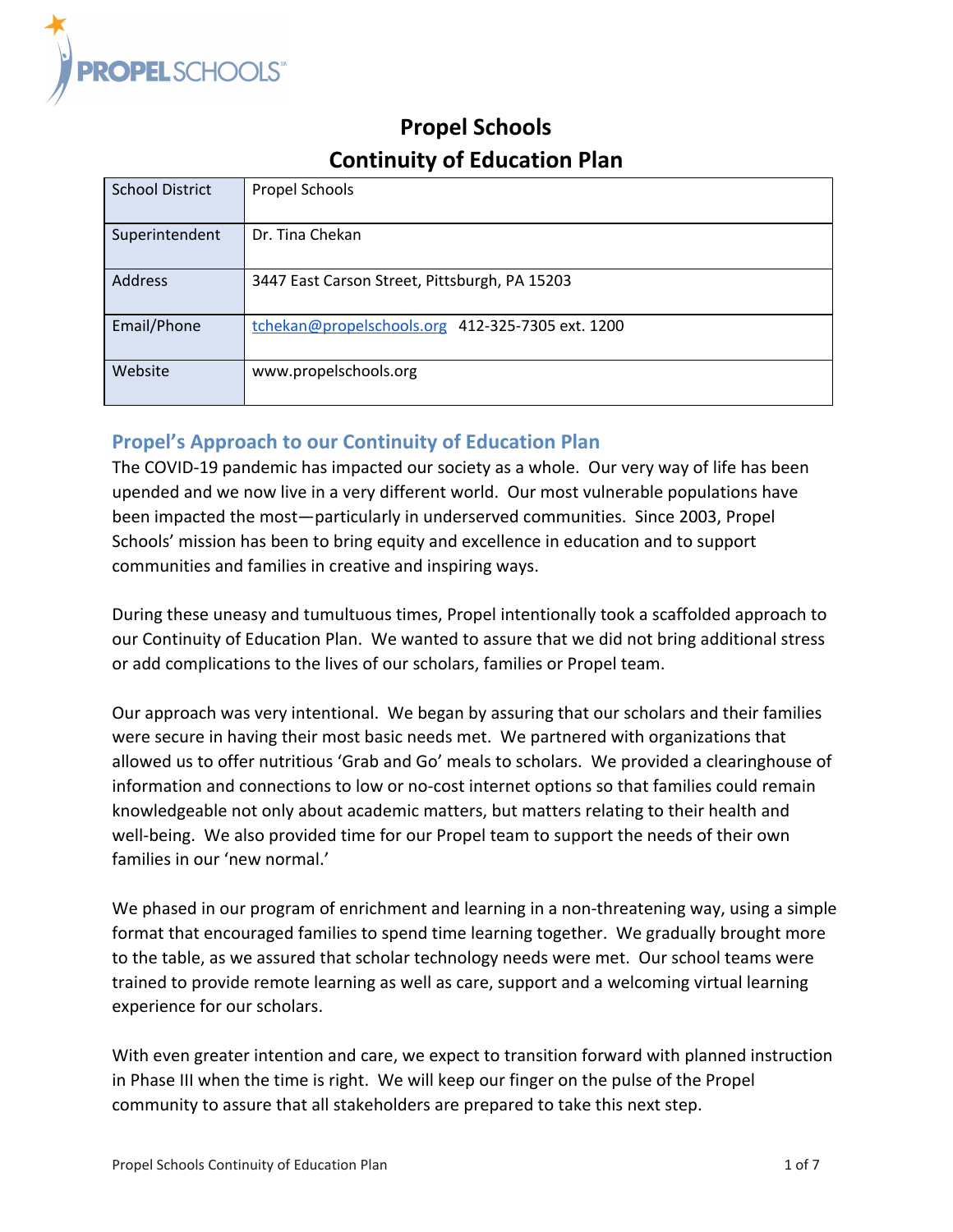

#### **Goals**

- 1. To provide a Continuity of Education via remote learning for all scholars using a variety of modes, to ensure that all scholars have equitable opportunities for learning and growth.
- 2. To provide equitable educational opportunities that have been carefully developed, planned, and implemented by Propel's Academic Team, school leaders and educators.
- 3. To provide on-going communication/updates/news to stakeholders through a variety of communication platforms.

#### **Big Considerations**

Propel considered the following when making decisions for the Continuity of Education Plan:

- 1. What options are available to provide remote learning?
- 2. How many families have access to technology devices or the internet?
- 3. How many families are in need of additional support for food or other basic necessities?
- 4. Are families in a position to support a new online learning platform with their children at home while balancing work and other responsibilities?
- 5. Do families have transportation to pick up technology devices? Get food at the 'Grab and Go' sites?
- 6. How do we continue to provide FAPE and thoughtfully support children with special needs?
- 7. With limited financial resources, how can we continue "to the best of our ability" to provide a continuity of education with equitable learning opportunities for all children?
- 8. How do we effectively support and prepare our Senior class for college and career?

### **Overview of Plan**

- 1. Propel Schools will launch online learning platforms for all K-12 scholars via:
	- a. Propel Schools "[At Home Backpack](https://sites.google.com/propelschools.org/athomebackpack/home)"
		- i. **Effective March 23, 2020 and continuing through April 3, 2020,** scholars in grades K-12 will engage in **Enrichment and Review** via Propel Schools virtual "At Home Backpack." The "At Home Backpack" consists of a grade-level collection of Enrichment and Review resources reinforcing and extending scholars' prior learning. This virtual backpack provides a wide-range of activities and resources that align with Propel's rigorous academic offerings and flexibility for optional activity completion.
	- b. Remote Learning Timeline
		- i. **Effective April 6, 2020:**
			- 1. K-2 will use Google Sites as a landing page for learning and Seesaw for primary daily learning review and enrichment, scholar feedback, and family communication. Educators will share their Google Sites and provide a wide-range of content in all subject areas including ELA, Math, Science, Social Studies, the Arts,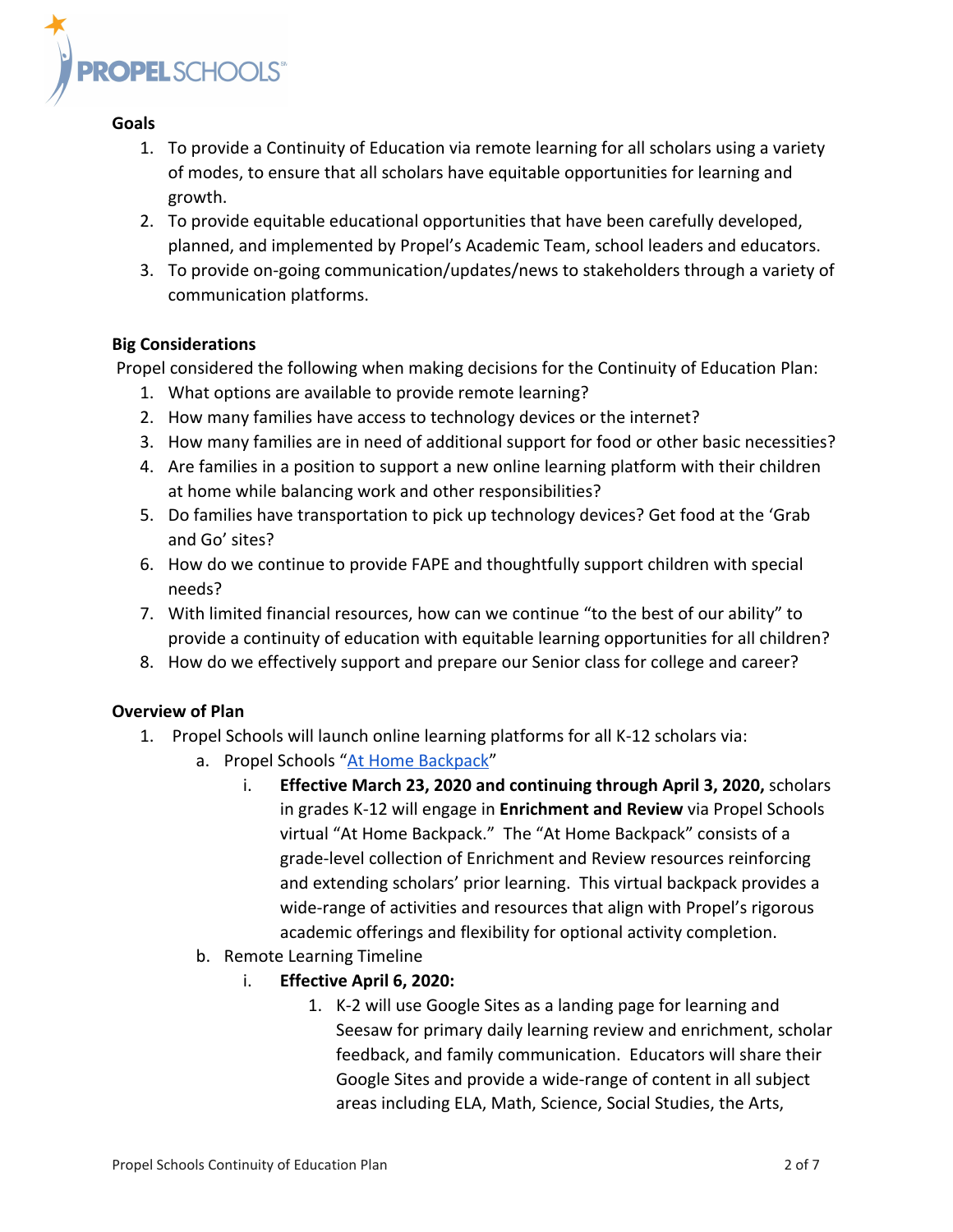

Physical Education, and social and emotional learning. Educators and other support staff will connect and actively engage with scholars to provide feedback and ongoing support for all learning activities and social and emotional support via Google Hangouts, phone calls, video conferencing, and email.

- 2. Scholars in grades 3-12 will continue with Enrichment and Review via Google Classrooms. Educators will invite scholars to their Google classrooms and provide a wide-range of content in all subject areas including ELA, Math, Science, Social Studies, the Arts, Physical Education, Spanish and social and emotional learning. Educators and other support staff will connect and actively engage with scholars to provide feedback and ongoing support for all learning activities and social and emotional support via Google Hangouts, phone calls, video conferencing, and email.
- ii. **Anticipated Late April 2020**: Scholars in grades K-12 will begin **Planned Instruction** and continue until the time is deemed safe for scholars and staff to return to our schools. Planned instruction includes instruction in all content areas as outlined above using grade level appropriate resources and assignments. Scholars will be expected to log in daily for attendance and complete weekly assignments.

### **Expectations For Success In Remote Learning**

#### **Scholar Expectations**

- ❏ **Check in** for attendance starting late April according to the weekly schedule set by educators
- ❏ **Complete** all assignments on time as posted by educators once planned instruction begins.
- ❏ **Communicate** with their educators via Google Hangouts, phone calls, email and video conferencing

### **Family Expectations**

- ❏ **Establish** a routine for learning
- ❏ **Ensure** that technology and access to remote platforms are in place. Technology devices and supports are available on the [Propel Schools website.](http://www.propelschools.org/coronavirus-resources/)
- ❏ **Communicate** with school teams regarding questions/concerns about remote learning.

### **School Team Expectations**

- ❏ **Recognize** family/scholar challenges regarding remote learning
- ❏ **Provide** academic and support opportunities as well as clear expectations for all scholars
- ❏ **Communicate** regularly to ensure that families and scholars are engaged. All educator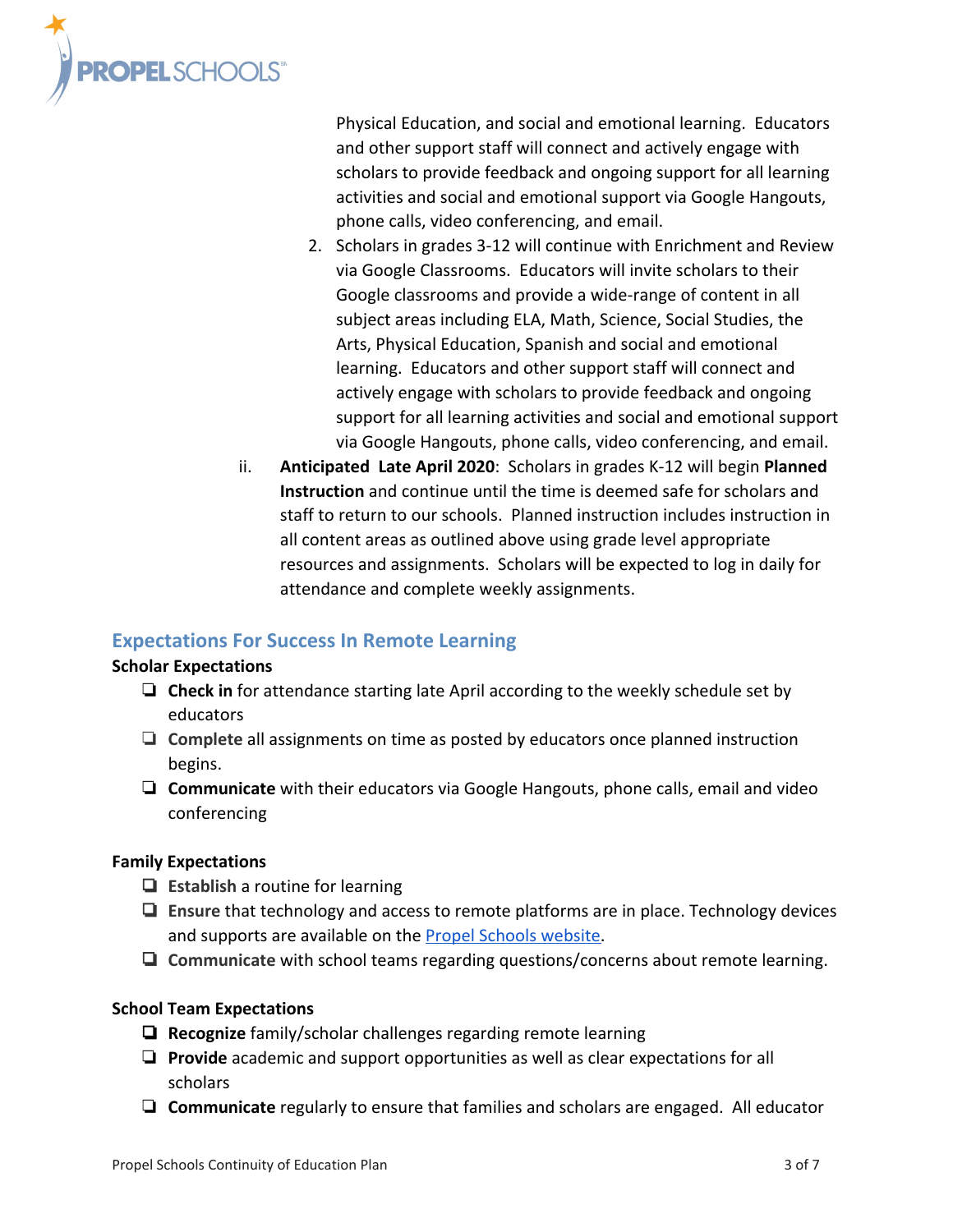

generated emails to scholars will copy parents/guardians.

#### **Propel Schools will use the following Communication Platforms**

- ❏ [Jive](https://jive.com/)
- ❏ [Google Hangouts Meet](https://teachercenter.withgoogle.com/first-day-trainings/welcome-to-google-hangouts-meet)
- ❏ [Zoom](https://zoom.us/docs/en-us/covid19.html)
- ❏ [Q&A Presentation f](https://support.google.com/a/users/answer/9308865)or scholars to procure educator support in real time
- ❏ Google Gmail
- ❏ Connect 5
- ❏ K-2 scholars will access their learning platforms via Seesaw and 3-12 scholars will access Google Classroom with a single sign in option via Clever. Families were called and individual passwords were mailed home.

### **Remote Learning School Day Schedules**

#### **K-12 Remote Learning School Day**

- ❏ Beginning Monday, April 6, educators will be available via email during scheduled office hours if scholars or parents/guardians have questions.
- ❏ Activities and assignment completion will range from 15-45 minutes (aligning with the grade level of the scholar).
- $\Box$  Educators will have lessons/activities available for their scholars by 8:00 a.m. on Monday mornings. Lessons/assignments will be spread over multiple days, as set by educators.
- ❏ For lessons during Enrichment and Review, scholars may choose to complete assignments flexibly. When planned instruction begins late April, scholars will be asked to complete and submit assignments according to a weekly schedule.
- ❏ Late April, the completion and/or accuracy of assignments submitted, per the educator provided weekly schedules, will be used to track attendance. Assignments are provided to complete within the week, though daily assignments are provided as a suggested pacing guide for scholars and families. Completed assignments and/or family contact will be used to determine attendance, unless further guidance is provided from PDE.

### **K-12 School Day - Scholar Support**

- ❏ Propel Schools is proud of the holistic support we provide our scholars every day. We also plan to extend these services to the greatest extent possible given our new educational environment.
- ❏ As previously stated, educator and leader contact information is available through our learning platforms. Our platforms are enabled to be able to connect to families and scholars virtually. There are posted office hours to schedule an individual meeting with educators.
- ❏ Literacy and Math Instructional Specialists will continue to maintain a daily/weekly schedule to ensure that scholars are supported consistently. Specialists will work to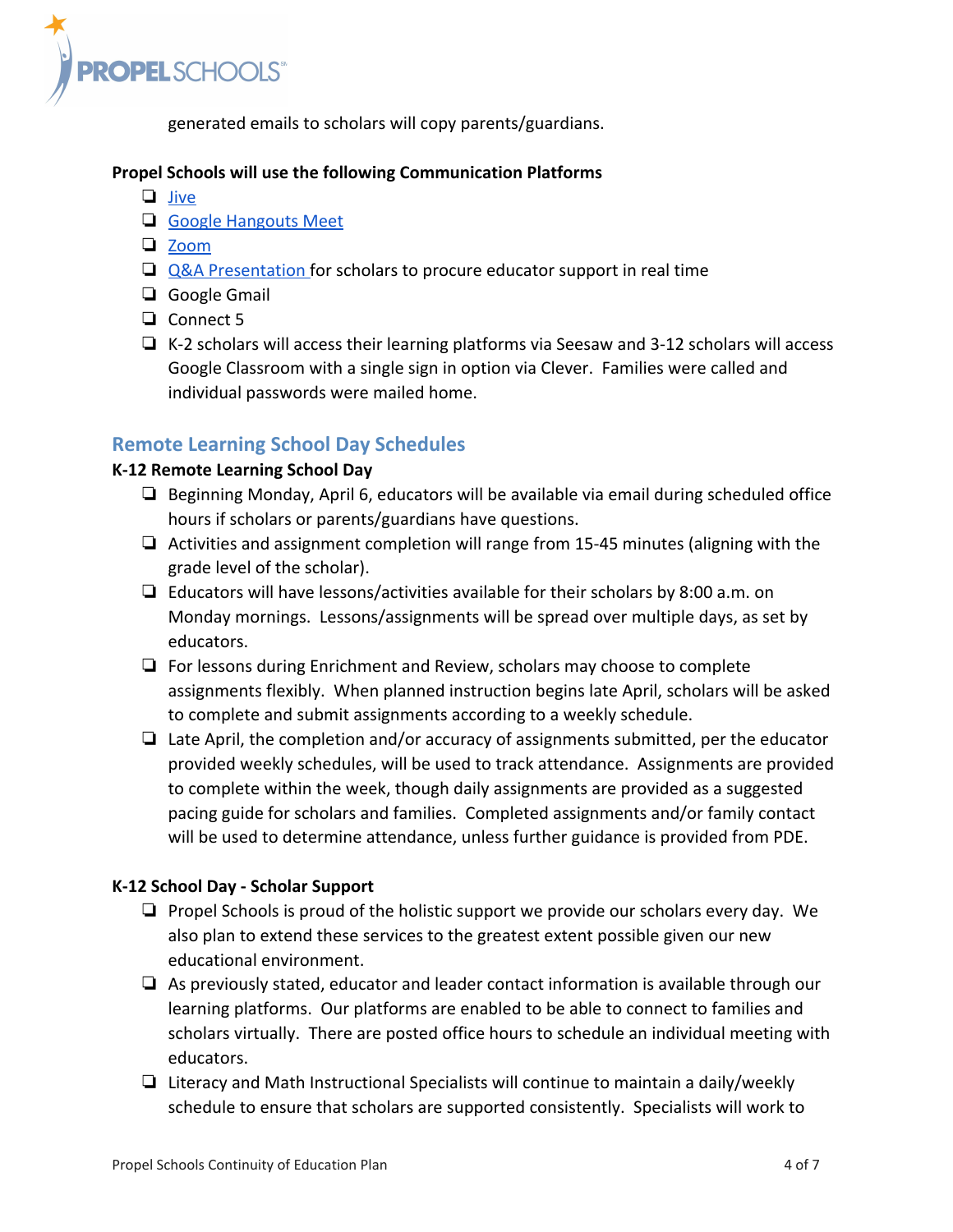

schedule at minimum five (5) scholar synchronous lessons per week beginning April 13, 2020 - utilizing Google Hangouts, Zoom, etc. Propel is a Title I school and can provide synchronous lessons to any scholar in the class. Specialists will use the Flexible Instruction Documentation Guide to document time and efforts with scholars.

- $\Box$  Counselors will be available during assigned office hours. They will continue with any appointments previously made via conference calls. The counselors/Mon Yough Team will share the time via email with those scholars and families who are scheduled to meet with them. To schedule with a counselor or the Mon Yough Team, please reference Propel's COVID-19 website ["At Home Backpack"](https://sites.google.com/propelschools.org/athomebackpack/home) for contact information.
- ❏ Nurses will be available during scheduled office hours for support. To contact a school nurse, please reference [this document](https://docs.google.com/document/d/1tFstu3OwtCjP7kOFBUq96tLMBawf4nMExNhN3Fx4kyg/edit?usp=sharing) for more information.
- ❏ If at any time you need support and do not know who to ask, please reach out to your principal or assistant principal. Contact information can be accessed **[HERE](https://drive.google.com/file/d/1RrAJR1re0yqGMjum2fZ66y-eVSB5FSSl/view?usp=sharing)**.

# **Remote Learning Grading procedures/Timeline For All Scholars**

- ❏ March 23-April 17: All enrichment and review materials provided are not required. We do, however, very much want our families to take advantage of these materials so that learning and growing can continue. Work may be submitted for feedback from educators during this time, but no work will be graded.
- $\Box$  Late April-Indefinitely: Work that educators assign via our learning platforms will include required learning and tasks. These tasks will receive grades. The grades will be placed in existing gradebooks of our educators.
- ❏ In the event that learning remains virtual for the remainder of the 2019-2020 school year, final course grades will be determined as follows:
	- ❏ K-8:
		- ❏ All final course grades will be Pass/Fail. Once planned instruction begins, the same gradebooks and grading scales that were used prior to March 13 will resume. At the end of the year, a grade of either a "Pass" or "Fail" will be given based on the existing grade scale.

### ❏ For High Schools:

- ❏ Each scholar may choose between different grading options for each course at the end of the course. Scholars will select one of two options:
	- ❏ Course grade remains. Once Planned Instruction begins, the same gradebook and grading scales that were used prior to March 13 will resume. Under this option, the scholar may choose to keep the final course grade. Doing so would mean that the final course grade is included in Grade Point Average (GPA).
	- ❏ Pass/Fail. Based on what the scholar's grade is at the end of the year, he/she can elect to have the course become a "Pass/Fail" course. Under this option, the scholar's final grade (Pass or Fail) would not be included in GPA.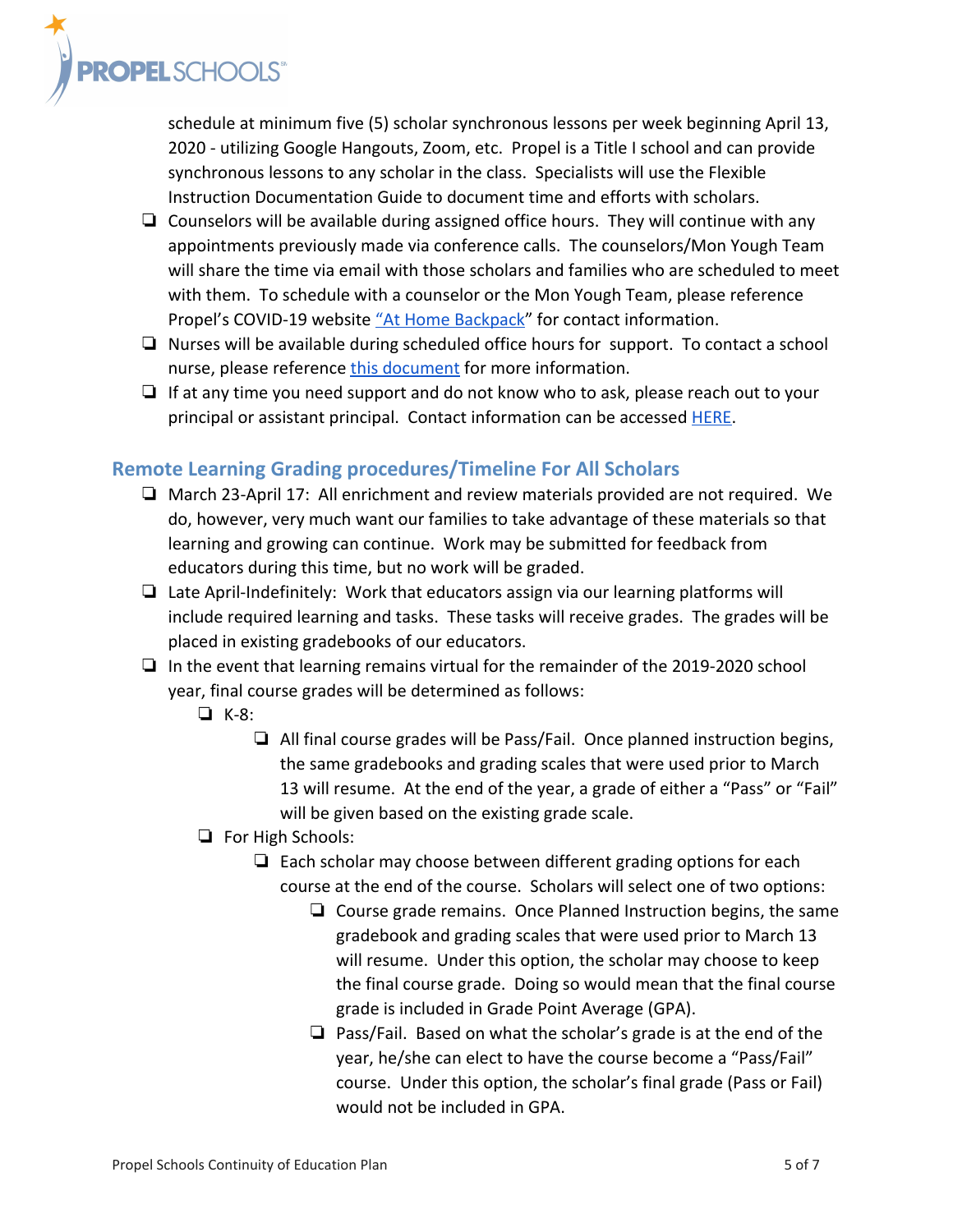

- ❏ Any scholar who receives either a failing grade on the previous grading scale or receives a "Fail" on the pass/fail grading scale will need to recover that credit via credit recovery over the summer or retake the course the following school year.
- ❏ Graduation requirements and earned credit requirements are unchanged for all high school courses. However, modifications to coursework will be made to account for current challenges.
- ❏ All semester 1 course grades will remain unchanged.

# **Special Education/EL**

**Remote Learning Goal:** Establish systemic special education resources, supports and services to promote equity in continuity of learning.

Extensions will be provided in the case of evaluations or re-evaluations, per Federal Guidance, on an individual basis for those scholars who are eligible or thought-to-be eligible for Section 504 Accommodations for IEP services. For further information or to discuss any concerns you may have about your child's special education services, please contact Melissa Garvin at [melissagarvin@propelschools.org](mailto:melissagarvin@propelschools.org).

Propel Schools will provide NOREP/PWN to parents of interim Distance Learning Plan (DLP) for delivery of virtual special education and related services, including delivery of services by telepractice. [Parent Letter for DLP and NOREP](https://drive.google.com/open?id=1tdeh3A3oSYQG9wErYBYImx6hFZB8_fOu)

### **EL Supports**

Propel educators are emphasizing content area language supports, and contacting their content area colleagues to ensure that language accommodations are embedded within general classes. Also, parent communication is paramount, as Propel educators are ensuring that messages are being received, that proper language supports are provided, and that families are reassured that they are supported in general. From there, educators are prepared to navigate Google Classroom to provide asynchronous learning activities tailored to each scholar's language proficiency level.

- 1. English Learners will participate in grade level enrichment and review activities, with ESL educators supporting needs for accommodations or access.
- 2. ELs receiving specialized instruction or classes from an English as a Second Language educator will have comprehensive enrichment and review activities available to them that meet their current language needs.
- 3. Enrichment and review activities will be made available using the same platforms as other educators.
- 4. Office hours will be utilized for parent contact, reviewing the enrichment/review activities and ensuring families have the technology resources needed.